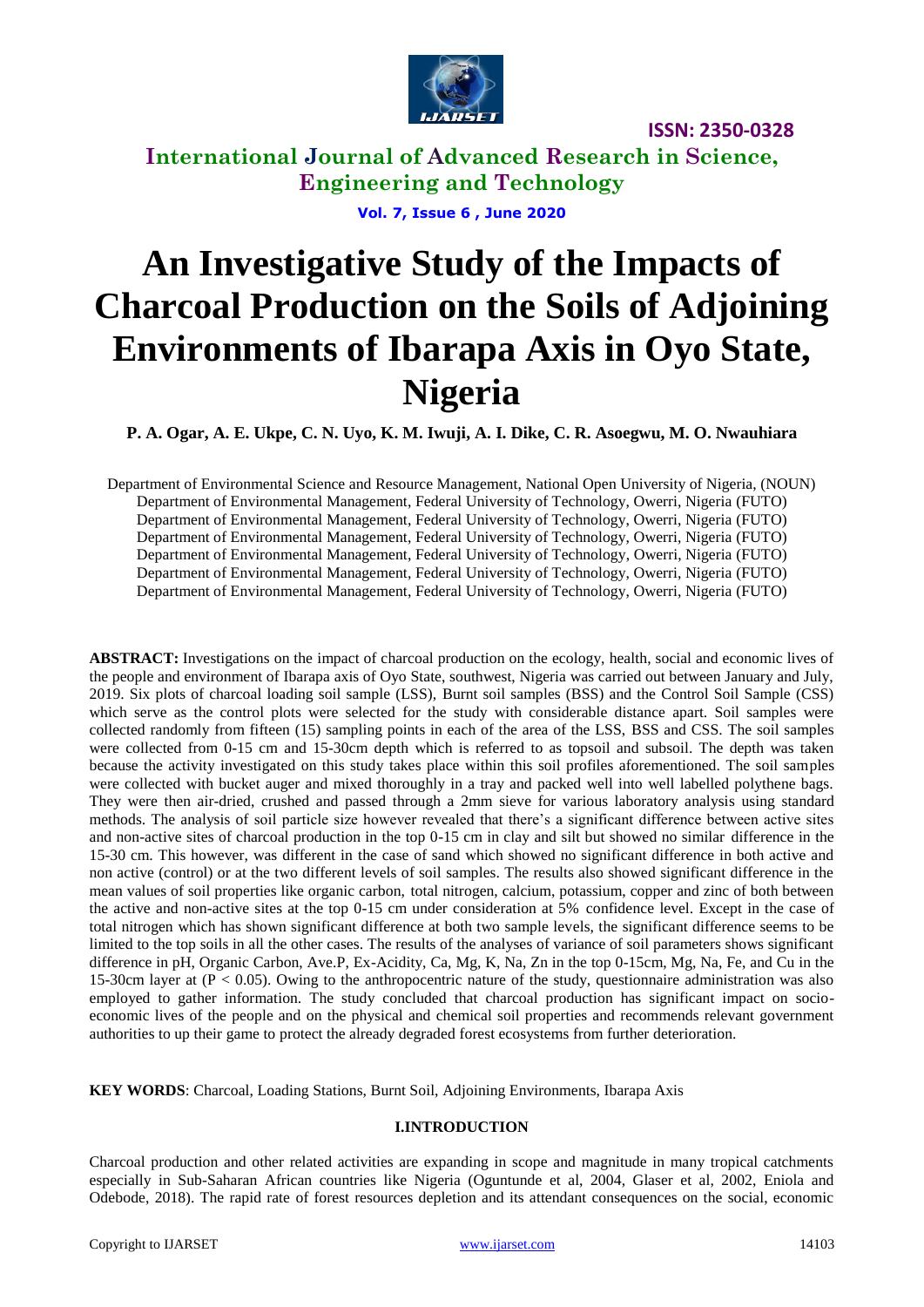

### **International Journal of Advanced Research in Science, Engineering and Technology**

### **Vol. 7, Issue 6 , June 2020**

and ecological components of human existence especially across the humid tropics has been the focus of much environmental concern in recent years (Teye, 2008). Vegetation plays a vital role on the physical environment and helps to define the resources and the character of a place (Eniola, et.al., 2012). It provides necessities to humanity such as food, shelter, clothing and medicine (Lattimore, et.al., 2009). Aside this vegetation also provides fuel for the survival of man (Izekor & Amiandamhen 2017). There are various forms of fuel that man derives from vegetation. Charcoal however is the most used fuel especially in the emerging and developing countries. In most parts of the continent of Africa, Biomass is the main and, indeed traditional source of energy for the populace (Namaalwa, et.al., 2009). Charcoal is the principal energy producing fuel commonly used in urban households and institutions for cooking and heating whereas firewood is commonly used in rural settlements (Maes & Verbist, 2012). According to Byer (1987), Africa has firewood and charcoal as the commonest forms of biomass being used. The advantages accrued from charcoal production are numerous and includes source of revenue in rural households, employment generation, source of fuel and so on (Kammen and Lew, 2005). This implies that the production, packaging, transportation and exportation form important components of the economic value chain in areas like Ibarapa Axis of Oyo State that sustain the livelihood of many households. In addition, with the unavailability and high cost of liquefied natural gas and epileptic nature of power supply from the national grid of most developing countries, charcoal has become the prime fuel for cooking (Olarinde and Olusola 2018). Again, unlike other forms of biomass such as fuel, residue and dung, charcoal can be stored without the fear for insects (Kammen and Lew, 2005). In the past fifteen years, there has been a rising demand of charcoal consumption both locally and globally. This increasingly high demand for charcoal has steadily pushed up production and supply in Ibarapa areas of Oyo State, the charcoal production and export has increased steadily, so woodland resources are being consumed faster than they are regenerated. The unsustainable utilization of tree resources for charcoal production has led to a significant depletion of trees and forest resources. Soil erosion has developed in many deforested areas, and roads made by the trucks carrying or fetching charcoal in the remote areas had caused formation of gullies that can be seen in most of the study areas. Finding ways to effectively monitor manage and support sustainable production and trade in wood fuel, especially charcoal, is critical for the area today.

As there has been no comprehensive report on the charcoal production of these areas and its negative impact on both the eco-system and socio-economy of the population in the area, this case study was undertaken to ascertain the magnitude of charcoal production in the area. It was also intended to determine appropriate measures to reduce the effects of charcoal production on the environment and livelihood of the rural society.

#### **A. STUDY AREA**

#### **II. MATERIAL AND METHODS**

This study was conducted in Ibarapa East Local Government Area of Oyo State which lies between latitude 7° 25' and 7° 45' North and longitude 3° 15' and 3° 35' East (Oladapo et al., 2008). The total land area is about 838 km2 with a population of 118,226 according to 2006 population census (National Bureau of Statistics, 2006). The local government area has Eruwa as the local government headquarters and Lanlate as one of the major towns in the area. The local government area experiences the tropical hinterland climate with annual rainfall of between 1500 and 2000 mm. The relative humidity is over 70% in the morning and falls to between 50 and 70% in the afternoon. The mean annual temperature is  $27^{\circ}$ C and the annual temperature range is  $8^{\circ}$ C. Its vegetation is of savanna types most especially guinea and derived savanna, vegetal species include *Panicum maximum, Imperata cylindrical, Andropogon gayanus, Chromolaena odorata, Eupatorium odoratum, Tithonia diversifofolia, Parkia biglobosa, Vitellaria paradoxa,* and *Piliostigma reticulata* which are raw materials in production of charcoal. The soils in the study area are ferruginous tropical soils (Gbadegesin and Olabode, 1999). The soil base saturation is high, usually exceeding 80% and the soils generally tend to be neutral or slightly alkaline in reaction.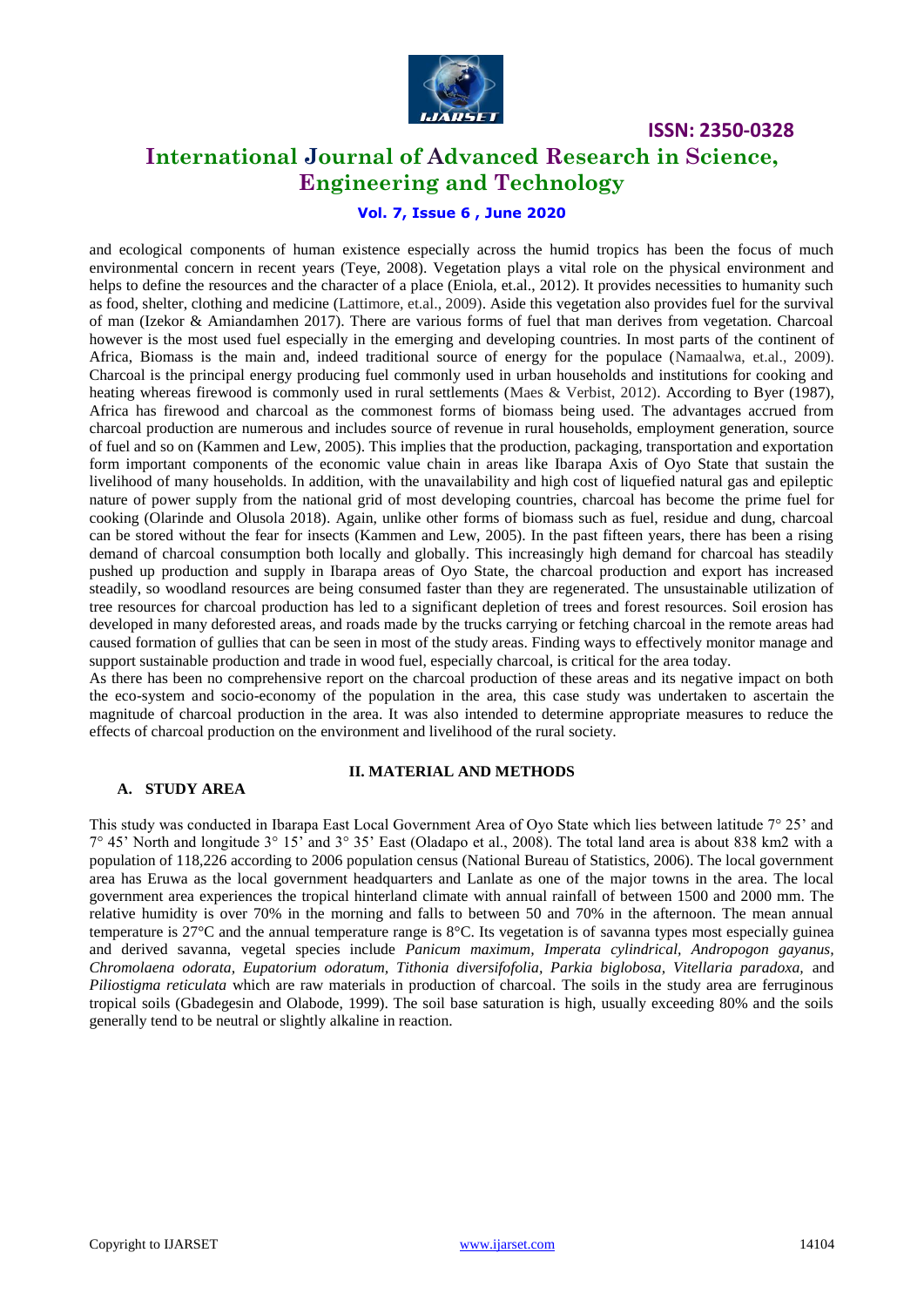

### **International Journal of Advanced Research in Science, Engineering and Technology**

### **Vol. 7, Issue 6 , June 2020**



**FIGURE 1: Map of Ibarapo Region of Oyo State**

### **B. SOIL SAMPLE COLLECTION AND ANALYSIS**

Six plots of charcoal loading soil sample (LSS), Burnt soil samples (BSS) and the Control Soil Sample (CSS) (plots of land that have not been subjected to charcoal production and loading) were selected for the study with considerable distance apart. Soil samples were collected randomly from fifteen (15) sampling points in each of the area of the LSS, BSS and CSS. Both plots are within the same climatic region, relief, parent material and soil types. This makes comparison of soil properties between the three locations possible. Thus any difference observed between the soils under charcoal production, charcoal loading stations and control plots will be accounted for by differences in land use pattern. Moreover, both plots are located in the derived savanna zone of the study area with comparable topographical locations on flat or plain upper segments of the catena to ensure that catenaries effects on soil characteristics were minimal. The soil samples were collected from 0 to15 cm depth which is referred to as topsoil and was taken because most of the activities on the top soil take place within this region. The soil samples were collected with bucket auger and mixed thoroughly in a tray for homogenization after which they were then adequately packed into well labelled polythene bags. The samples were then air-dried, crushed and passed through a 2 mm sieve for various laboratory analyses. The laboratory analyses carried out on the soil samples include particle size composition determined by the hydrometer method (Dietrich, 2005), organic carbon by dichromate oxidation method (Walkey and Black, 1934; Aweto and Dikinya, 2003), total nitrogen using Micro-Kjeldalhl method (Nakano and Miyauchi, 1996), available phosphorus by the method of Bray and Kurtz, exchangeable calcium, sodium and potassium were determined by flame photometry, exchangeable magnesium was determined by atomic absorption spectrophotometry (Nakano and Miyauchi, 1996), soil pH was determined potentiometrically in distilled water using a soil to water ratio of 1.1 base saturation (Gbadegesin and Olabode,1999), soil extracts obtained by leaching soil samples with 1 M ammonium acetate were used for determining exchangeable cations and soil cation exchange capacity (Aweto and Dikinya, 2003). Results from the laboratory analyses were thereafter subjected to statistical analysis using Statistical Package for Social Science (SPSS) whereby the mean and standard deviation of each soil property under LSS, BSS and CSS were determined. The analysis of variance (ANOVA) technique was used to infer whether there are significant differences in the properties of soil between the LSS, BSS and CSS.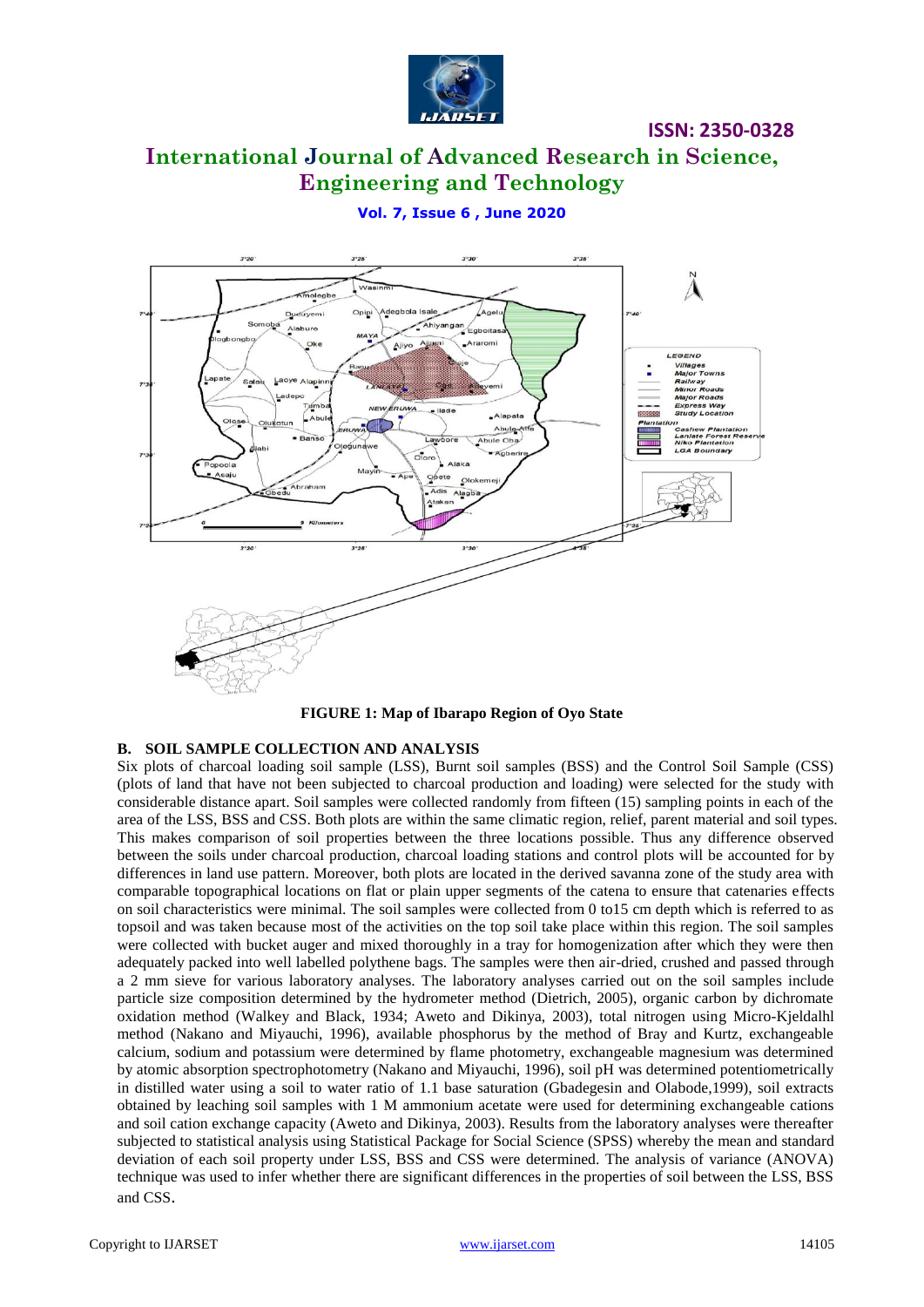

# **International Journal of Advanced Research in Science, Engineering and Technology**

**Vol. 7, Issue 6 , June 2020**



Plate 1 Questionnaire administration at loading station Plate 2 Questionnaire administration at production site



Plate 3 Burning of wood for charcoal Plate 4 Trailer load of charcoal ready for the market

**ISSN: 2350-0328**

### **III. RESULTS AND DISCUSSION**

### **A. Characteristics of Respondents**

The study's respondents during the field data findings were charcoal loading stations, and identified persons involved in various aspects of charcoal production in Ibarapa communities. This sampling method separates the population into different subgroups and regular intervals were chosen after a random start, selections were based on various roles in the charcoal production process. 50 questionnaires were successfully administered and recovered from respondents. Questionnaire administration was assisted by educated indigenes that were recruited and given necessary explanations on sampling techniques. This analysis has been done specifically to show the representation of the respondents with regards to their sex, ages, number of years in charcoal production as well as level of education.

### **B. Sex Distribution of Respondents**

During the research, 50 respondents involved in charcoal production were interviewed, of which 30 constituting 60.0% were males and the remaining 20 representing 40% were females. The dominance of men in both the production of charcoal and wood fuel is a signal that males are known for jobs that are energy demanding unlike females.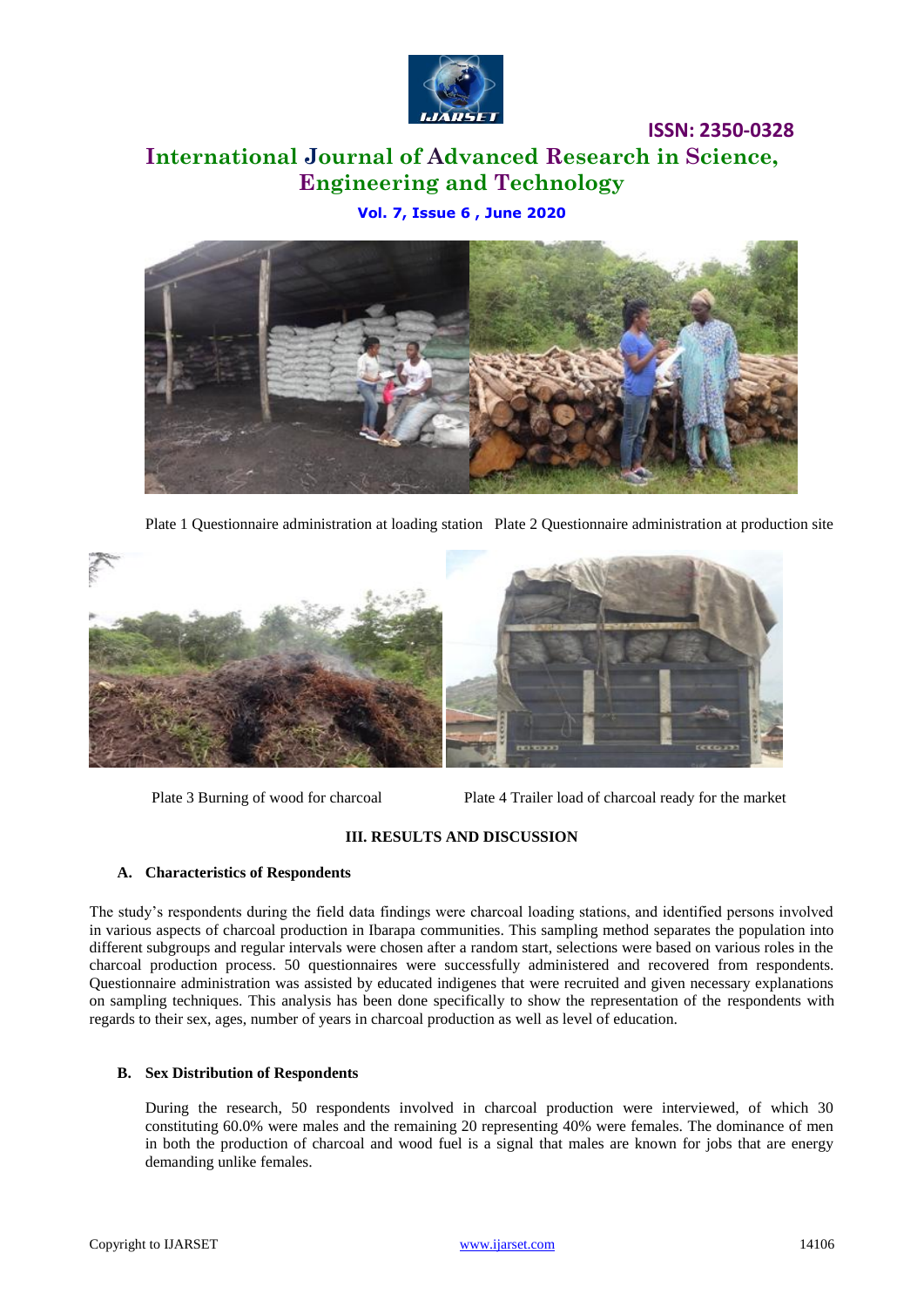

# **International Journal of Advanced Research in Science, Engineering and Technology**

**ISSN: 2350-0328**

### **Vol. 7, Issue 6 , June 2020**



 **Figure 2: Gender characteristics of respondents**





The result of the study showed that different age brackets are involved in the production of charcoal, 10 respondents (20%) were between the age range of 18-25, 17 (34%) were between the range of 26-35, 7 respondents that made up 14% were in the range 36-45 and 16 (332%) were above 45 years.

| Table 1 Educational characteristic of respondents |           |           |         |               |                           |
|---------------------------------------------------|-----------|-----------|---------|---------------|---------------------------|
|                                                   |           | Frequency | Percent | Valid Percent | <b>Cumulative Percent</b> |
| Valid                                             | Primary   | 20        | 40.0    | 40.0          | 40.0                      |
|                                                   |           |           |         |               |                           |
|                                                   | Secondary | 18        | 36.0    | 36.0          | 76.0                      |
|                                                   | Tertiary  | 12        | 24.0    | 24.0          | 100.0                     |
|                                                   | Total     | 50        | 100.0   | 100.0         |                           |

### **Table 1 Educational characteristic of respondents**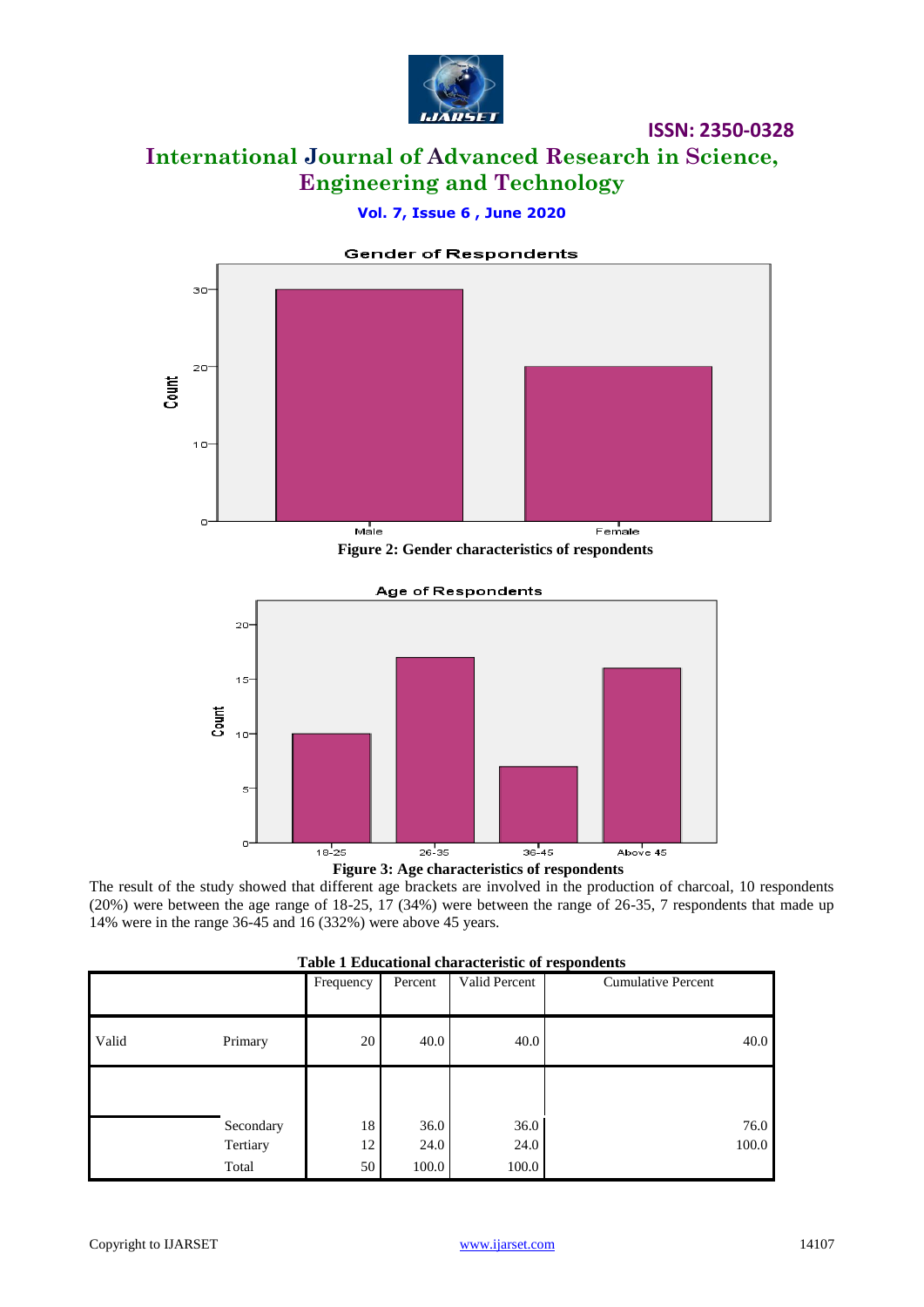

### **International Journal of Advanced Research in Science, Engineering and Technology**

### **Vol. 7, Issue 6 , June 2020**

The educational status of the people having the charcoal production was also taken into consideration in this study, where it was observed that the highest percentage of the people has a primary school education; about 40% of them, followed by those with secondary school education, having a percentage 36% and 24% was found among those that have higher education. This was similar to the report of (Ogara 2011) who reported that the trade is mostly involving people with low education, from his report he affirmed that junior class dropouts had the highest number of frequency in his research.

To proceed in this study for more information on the production of charcoal, the marital status of the people involved was also noted. It was therefore observed that the percentage of the married people involved is very much higher than the other group of people involving in the production as it carries about 83.0%, the percentage of another group of people involved are very minimal; the singles involved are about 7%, the widowers are about 5% while the widows and divorce are about 4% and 1% respectively.

The income levels of the respondent was also considered, 28% make less than 20,000 on average monthly, 12% earn between 20.000-49.000, 24% of respondents earns 50.000-99.000 and more of the respondents make more than 100,000 averagely on monthly basis.

|       |                   | Frequency       | Percent | Valid Percent | <b>Cumulative Percent</b> |
|-------|-------------------|-----------------|---------|---------------|---------------------------|
|       | Less than 20.000  | 14              | 28.0    | 28.0          | 28.0                      |
|       | 20.000-49.000     | 6               | 12.0    | 12.0          | 40.0                      |
| Valid | 50.000-99.000     | 12 I            | 24.0    | 24.0          | 64.0                      |
|       | More than 100,000 | 18 <sup>1</sup> | 36.0    | 36.0          | 100.0                     |
|       | Total             | 50              | 100.0   | 100.0         |                           |

#### **Table 2 Income levels of respondents**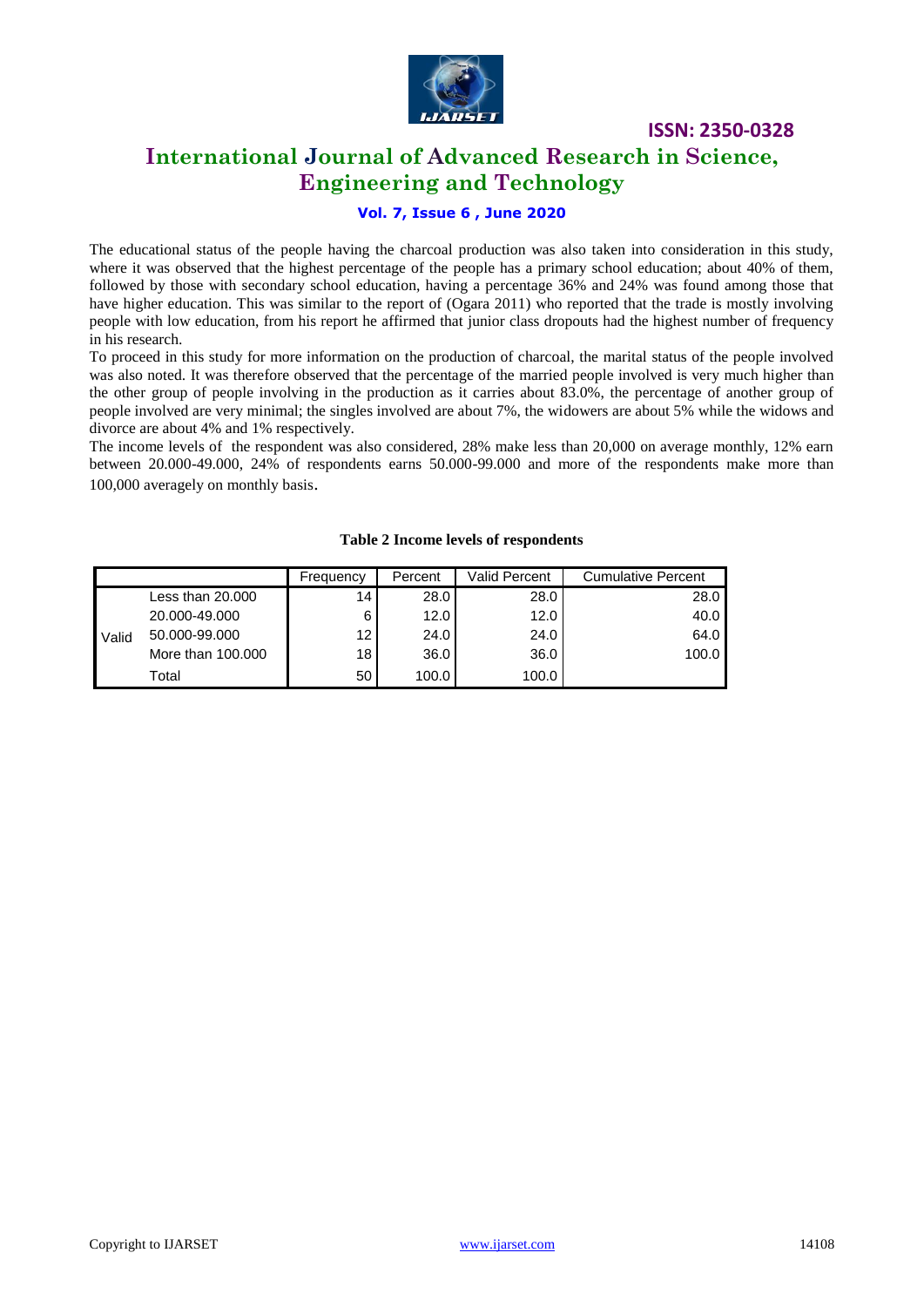

# **International Journal of Advanced Research in Science, Engineering and Technology**

### **Vol. 7, Issue 6 , June 2020**



### Roles of Respondents in Charcoal Production

 **Figure 3 Roles of respondents in Charcoal production**

|                 | Frequency | Percent | Valid Percent | <b>Cumulative Percent</b> |
|-----------------|-----------|---------|---------------|---------------------------|
| Less than 5yrs  | 10        | 20.0    | 20.0          | 20.0                      |
| $6-10$ vrs      | 3         | 6.0     | 6.0           | 26.0                      |
| 10-20yrs        |           | 8.0     | 8.0           | 34.0                      |
| 20yrs and above | 33        | 66.0    | 66.0          | 100.0                     |
| Total           | 50        | 100.0   | 100.0         |                           |

### **Table 3 Years of Experience in Charcoal Production**

The years of experience in the production of charcoal differs. About 20% of the respondents have been into the production of charcoal for less than 5 years, 6% of them have an experience of about 6-10 years. Some of the respondents also, have an experience of fewer than 20 years but more than 10 years and they are about 8% while about 66% of them have an experience of 20 years and above.

### **Table 4 Primary Occupation**

|                        | Frequency         | Percent | Valid Percent | <b>Cumulative Percent</b> |
|------------------------|-------------------|---------|---------------|---------------------------|
| Farming                | 13                | 26.0    | 26.0          | 26.0                      |
| Trading                | 11                | 22.0    | 22.0          | 48.0                      |
| Transporter            | 14                | 28.0    | 28.0          | 76.0                      |
| <b>Arts and Crafts</b> | $12 \overline{ }$ | 24.0    | 24.0          | 100.0                     |
| <b>I</b> Total         | 50                | 100.0   | 100.0         |                           |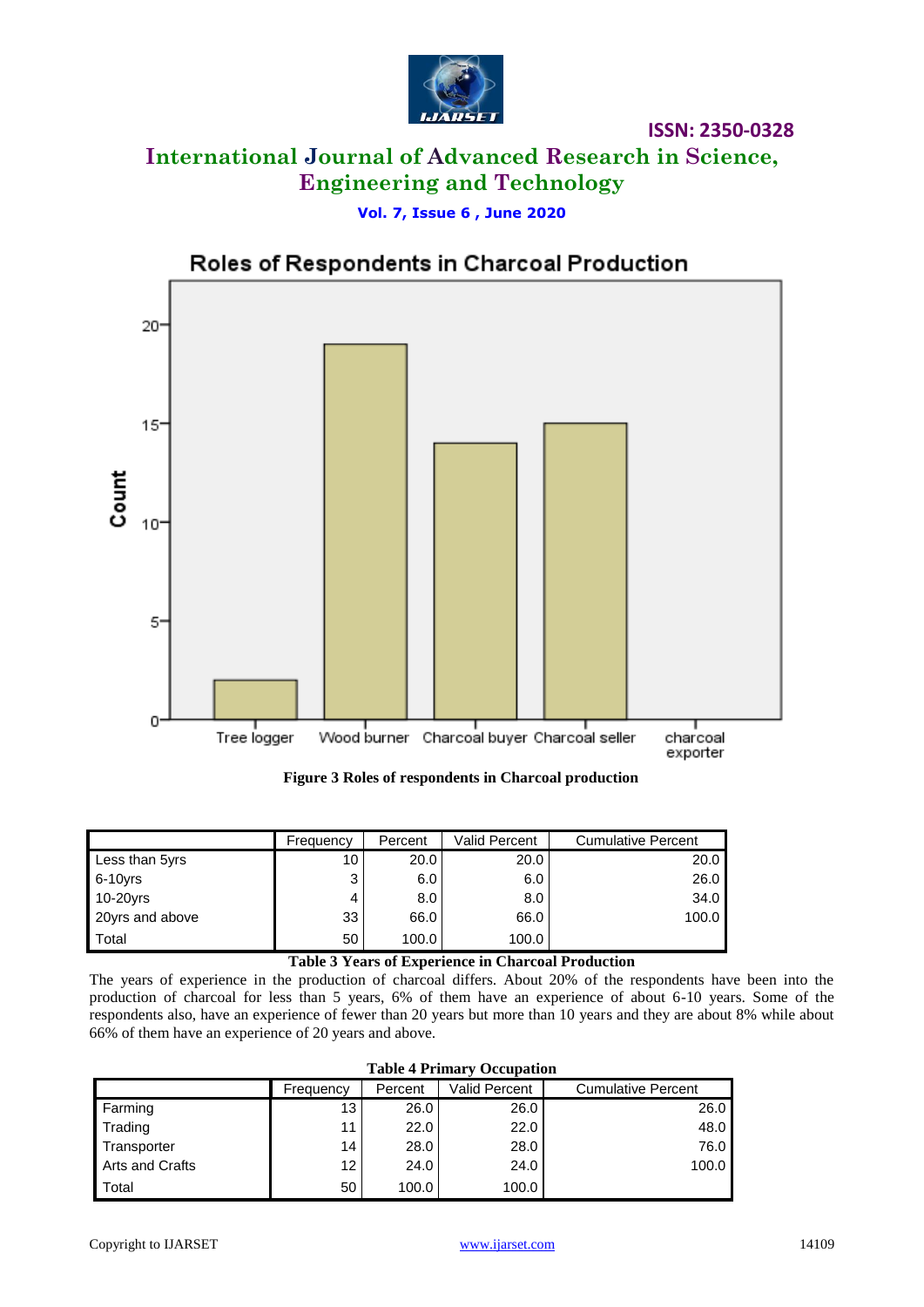

### **International Journal of Advanced Research in Science, Engineering and Technology**

### **Vol. 7, Issue 6 , June 2020**

It is expedient to know if these groups of people have another source of income or primary occupation aside the production of charcoal. It was discovered that about 26% of these people are into farming while about 12% are artisans,11% were involved in different forms of trades and 14% were motorbikes and vehicle transporters, which agrees with the to finding of (Izekor & Amiandamhen 2017) who reported that most of the respondents in their study area were business men and women .

| <b>Table 5 Tree Species</b>         |                 |         |               |                           |  |  |
|-------------------------------------|-----------------|---------|---------------|---------------------------|--|--|
|                                     | Frequen         | Percent | Valid Percent | <b>Cumulative Percent</b> |  |  |
|                                     | CV              |         |               |                           |  |  |
| Terminalia glaucencens (Idi)        | 10 <sup>1</sup> | 20.0    | 20.0          | 20.0                      |  |  |
| Disternonanthus benthamianus (Ayan) | 20              | 40.0    | 40.0          | 60.0                      |  |  |
| Azadirachta indica (Dongoyaro)      | 6               | 12.0    | 12.0          | 72.0                      |  |  |
| Butyrospermum paradoxium (Emi)      | 4               | 8.0     | 8.0           | 80.0                      |  |  |
| Dialium guineense (Ayin)            | 10              | 20.0    | 20.0          | 100.0                     |  |  |
| Total                               | 50              | 100.0   | 100.0         |                           |  |  |

Various trees species were revealed by the results of the study to be used in the production of charcoal. Common among the species were Disternonanthus benthamianus (Ayan) 40%, Dialium guineense (Emi) 20%, Terminalia glaucencens (Idi) 20%, Azadirachta indica (Dongoyaro) 12% and Butyrospermum paradoxium (Emi) 12%. It was also noted during the course of the study that various fruit trees and other species of medicinal and economic importance are being cut down and burnt to meet the demand of charcoal export.

### **SUMMARY OF FINDINGS**

**Proportions of clay, sand and silt and properties in soil from Loading sites LSS, Burnt sites BSS and Control Sites CSS with no evidence of charcoal production (unburnt sites)**

**A. SAND**

The percentage of sand at the Loading site sample LSS within 0-15 cm depth of soil range from 40.9 to 83.80%, (mean 58.50 and standard deviation 22.46), at the Burnt site sample BSS it ranged from 56.10-84.00 (mean 74.33 and standard deviation 15.80) and at the control site sample CSS ranged from 60.80-83.80% (mean 75.53% and standard deviation 13.00). The analysis of variance (ANOVA) showed that sand content at LSS, BSS and CSS site are not significantly different  $(P < 0.05)$ . The percentage of sand at the Loading site sample LSS within 15-30 cm depth of soil range from 40.00 to 81.90%, (mean 56.93 and standard deviation 22.07), at the Burnt site sample BSS it ranged from 54.90-81.87 (mean 72.06% and standard deviation 14.87) and at the control site sample CSS ranged from 58.40-79.00% (mean 70.96% and standard deviation 11.02). The analysis of variance (ANOVA) showed that sand content at LSS, BSS and CSS site are not significantly different ( $p \leq 0.05$ ).

### **B. SILT**

The percentage of silt at the Loading site sample LSS within 0-15 cm depth of soil range from 7.40 to 32.10%, (mean 21.87 and standard deviation 12.72), at the Burnt site sample BSS it ranged from 8.02 to 28.10 (mean 16.50 and standard deviation 13.57) and at the control site sample CSS ranged from 8.02-28.10% (mean 14.88% and standard deviation 11.45). The analysis of variance (ANOVA) showed that sand content at LSS, BSS and CSS site are significantly different  $(P < 0.05)$ . The percentage of silt at the Loading site sample LSS within 15-30 cm depth of soil range from 10.40 to 30.10%, (mean 22.90 and standard deviation 10.86), at the Burnt site sample BSS it ranged from 10.00 to 33.10 (mean 17.90 and standard deviation 13.16) and at the control site sample CSS ranged from 10.02-30.00% (mean 18.46% and standard deviation 10.29). The analysis of variance (ANOVA) showed that sand content at LSS, BSS and CSS site are significantly different ( $p \leq$ *0.05*).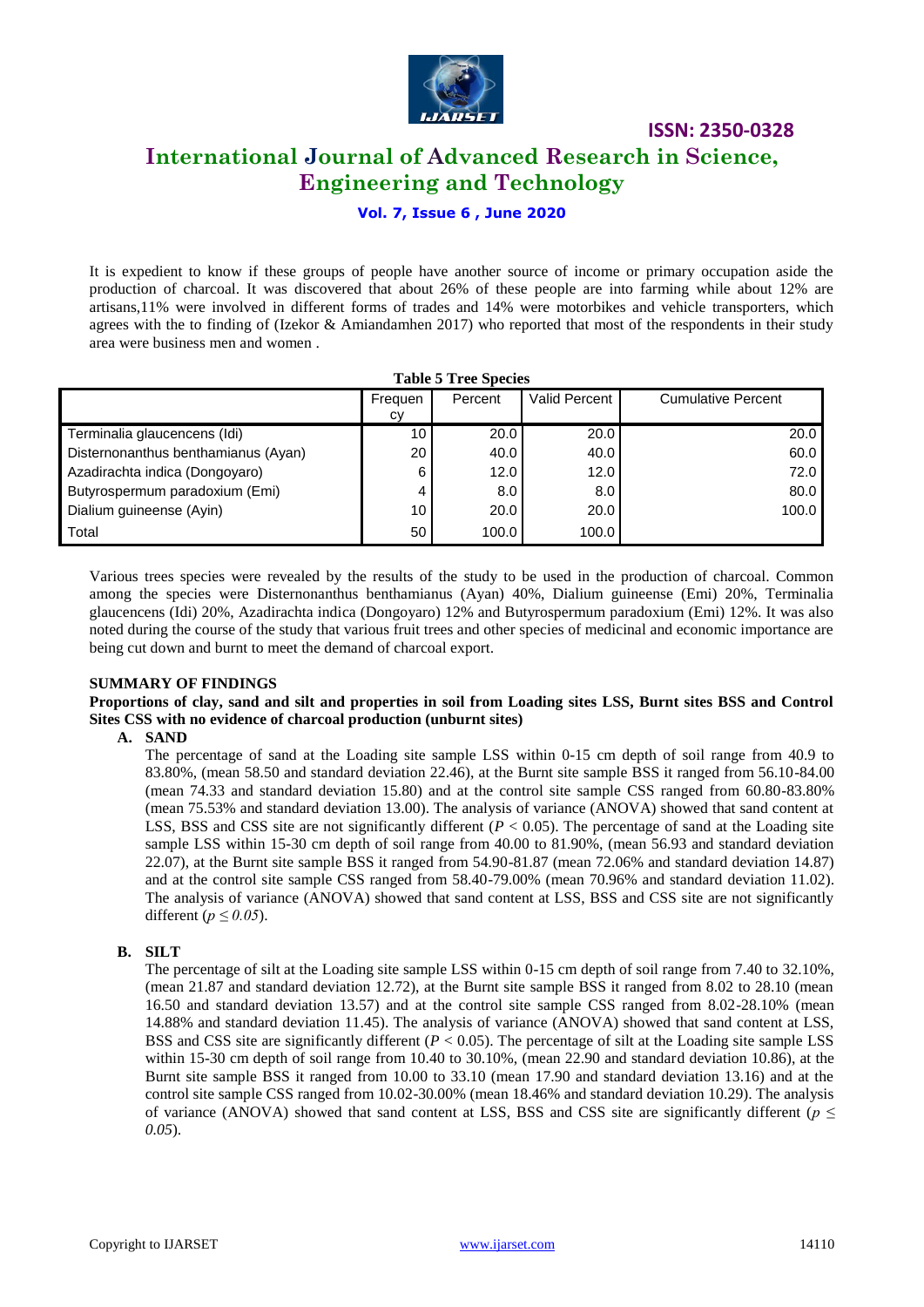

### **International Journal of Advanced Research in Science, Engineering and Technology**

**Vol. 7, Issue 6 , June 2020**

### **C. CLAY**

The percentage of clay at the Loading site sample LSS within 0-15 cm depth of soil range from 8.57 to 27.00%, (mean 19.62 and standard deviation 9.70), at the Burnt site sample BSS it ranged from 6.50 to 11.80 (mean 8.96 and standard deviation 2.66) and at the control site sample CSS ranged from 8.18-11.10% (mean 9.32% and standard deviation 1.56). The analysis of variance (ANOVA) showed that sand content at LSS, BSS and CSS site are not significantly different (*P* < 0.05). The percentage of clay at the Loading site sample LSS within 15-30 cm depth of soil range from 7.70 to 29.90%, (mean 20.16 and standard deviation 11.34), at the Burnt site sample BSS it ranged from 8.90 to 12.00 (mean 10.03 and standard deviation 1.70) and at the control site sample CSS ranged from 9.30-11.60% (mean 10.03% and standard deviation 1.16). The analysis of variance (ANOVA) showed that sand content at LSS, BSS and CSS site are not significantly different (*p ≤ 0.05*).

### **D. SOIL pH**

The pH within the 0-15 cm depth of soil at LSS, BSS and CSS, pH has a variation of 6.00 to 6.90 at LSS (Mean  $\pm$  S.D, 6.36 $\pm$ 0.47), BSS 5.90-6.30 (6.10 $\pm$ 0.20) and CSS ranged from 6.90-7.10 (6.96 $\pm$ 0.11). The pH within the 15-30 cm depth of soil at LSS, BSS and CSS, pH has a variation of 6.20 to 6.90 at LSS (Mean  $\pm$ S.D, 6.46 $\pm$ 0.37), BSS 6.00-6.50 (6.16 $\pm$ 0.28) and CSS ranged from 6.60-6.80 (6.73 $\pm$ 0.11). The value of the pH from the sampled locations indicates the soils were slightly acidic, while the control site however had a near neutral pH. Soil acidity and alkalinity play the greatest influence on availability of nutrients to plants and the type of organism found in the soil. The pH also affects the solubility of metal and therefore its availability to plants is made more accessible to plants at acidic pH. The slightly acidic results of the soils from the two sample locations may be attributed to the presence of some weak carbonate radicals (CO3 and HCO3 ions) from the carbon containing charcoal.

### **E. ORGANIC CARBON**

The value of organic carbon within the 0-15 cm depth of soil at LSS, BSS and CSS, organic carbon has a variation of 6.88 to 9.80 at LSS (Mean  $\pm$  S.D, 7.89 $\pm$ 1.65), at BSS 4.52-6.00 (5.17 $\pm$ 0.75) and CSS ranged from 1.53-5.00 (2.70±1.98). The value of organic carbon within the 15-30 cm depth of soil at LSS, BSS and CSS, organic carbon has a variation of 2.67 to 9.10 at LSS (Mean  $\pm$  S.D, 6.55 $\pm$ 3.41), at BSS 4.80-6.30 (5.7 $\pm$ 0.83) and CSS ranged from 2.75-5.90 (4.05±1.64).

The recorded rises in the organic carbon at both the loading and the burnt sites is an indicator that the practice of charcoal production is one that exacerbates the carbon content of the soil. While carbon content is a vital determiner of the organic richness and fertility of a soil, very extreme levels may also indicate that the soil may be slightly polluted or even slightly acidic as seen in this case.

### **F. TOTAL NITROGEN**

The value of total nitrogen within the 0-15 cm depth of soil at LSS, BSS and CSS, total nitrogen has a variation of 0.47-0.75 at LSS (Mean  $\pm$  S.D, 0.61 $\pm$ 0.14), at BSS 0.34-0.40 (0.36 $\pm$ 0.34) and CSS ranged from  $0.11 - 0.90$   $(0.45 \pm 0.40)$ .

The value of total nitrogen within the 15-30 cm depth of soil at LSS, BSS and CSS, total nitrogen has a variation of 0.23-0.76 at LSS (Mean ± S.D , 0.50±0.26), at BSS 0.38-0.42 (0.39±0.02) and CSS ranged from  $0.24 - 0.91$   $(0.55 \pm 0.33)$ .

Nitrogen and phosphorus are two vital nutrients that contribute to soil quality and plant growth. Nitrogen is essential for all forms of life and also an important nutrient for plant growth. The results revealed that nitrogen levels were low.

### **G. AVAILABLE PHOSPHORUS**

The value of Available Phosphorus within the 0-15 cm depth of soil at LSS, BSS and CSS, Available Phosphorus has a variation of 51.95-54.90 at LSS (Mean  $\pm$  S.D, 53.25 $\pm$ 1.50), at BSS 41.03-42.60 (41.91 $\pm$ 0.80) and CSS ranged from 39.20-44.90 (41.43±0.04).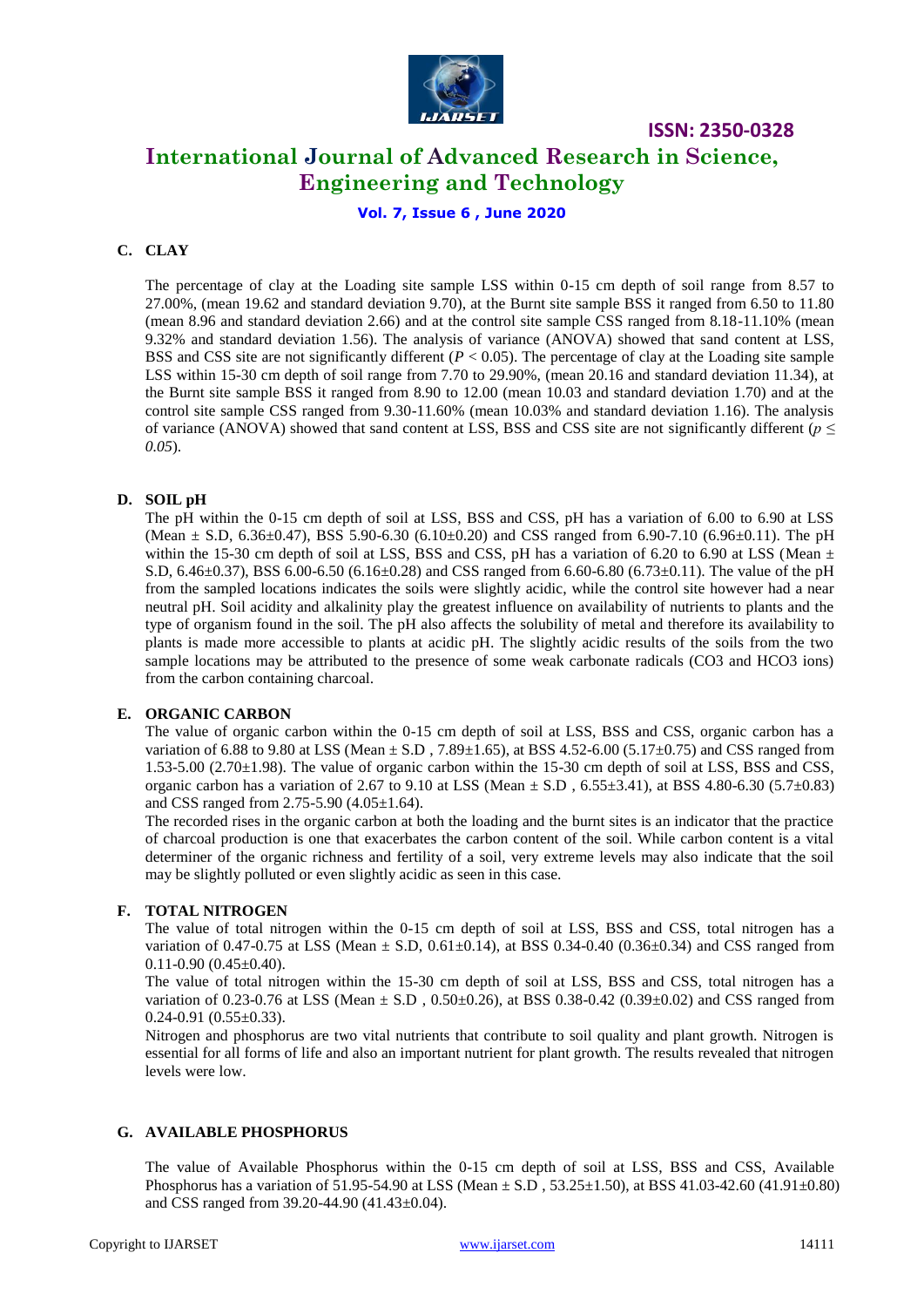

### **International Journal of Advanced Research in Science, Engineering and Technology**

### **Vol. 7, Issue 6 , June 2020**

The value of Available Phosphorus within the 15-30 cm depth of soil at LSS, BSS and CSS, Available Phosphorus has a variation of 42.17-50.00 at LSS (Mean  $\pm$  S.D , 47.19 $\pm$ 4.35), at BSS 40.661-41.90  $(41.17\pm0.66)$  and CSS ranged from 39.00-50.00  $(41.40\pm3.10)$ .

Phosphorous is necessary for seed germination and essential for flowering and fruits formation; deficiency symptoms are purple stems and leaves, coupled with poor yields of fruits(Shah et al., 2017). The value obtained showed that the all soils under study had enough available phosphorus.

### **H. EXCHANGEABLE ACIDITY**

The value of Exchangeable Acidity within the 0-15 cm depth of soil at LSS, BSS and CSS, Exchangeable Acidity has a variation of 0.20-0.30 at LSS (Mean  $\pm$  S.D, 0.24 $\pm$ 0.05), at BSS 0.15-0.20 (0.18 $\pm$ 0.28) and CSS ranged from 0.10-0.15 (0.12±0.26).

The value of Exchangeable Acidity within the 15-30 cm depth of soil at LSS, BSS and CSS, Exchangeable Acidity has a variation of 0.10-0.27 at LSS (Mean  $\pm$  S.D, 0.19 $\pm$ 0.08), at BSS 0.20-0.25 (0.21 $\pm$ 0.02) and CSS ranged from 0.22-0.30 (0.25±0.04).

### **I. CALCIUM Ca**

The value of Ca within the 0-15 cm depth of soil at LSS, BSS and CSS, Ca has a variation of 2.90-4.20 at LSS (Mean  $\pm$  S.D, 3.41 $\pm$ 0.69), at BSS 0.15-0.49 (0.31 $\pm$ 0.17) and CSS ranged from 0.06-0.97 (1.24 $\pm$ 0.10). The value of Ca within the 15-30 cm depth of soil at LSS, BSS and CSS, Ca has a variation of 1.86-3.00 at LSS (Mean  $\pm$  S.D, 2.32 $\pm$ 0.60), at BSS 0.20-1.90 (0.81 $\pm$ 0.94) and CSS ranged from 0.91-1.90 (1.26 $\pm$ 0.55).

### **J. MAGNESIUM Mg**

The value of Mg within the 0-15 cm depth of soil at LSS, BSS and CSS, Ca has a variation of 0.45-0.56 at LSS (Mean  $\pm$  S.D, 0.50 $\pm$ 0.05), at BSS 0.45-0.50 (0.48 $\pm$ 0.02) and CSS ranged from 0.60-0.80 (0.67 $\pm$ 0.11). The value of Mg within the 15-30 cm depth of soil at LSS, BSS and CSS, Ca has a variation of 0.51-0.89 at LSS (Mean  $\pm$  S.D, 0.70 $\pm$ 0.70), at BSS 0.46-0.52 (0.50 $\pm$ 0.50) and CSS ranged from 0.76-0.87 (0.81 $\pm$ 0.05).

### **K. POTASSIUM K**

The value of K within the 0-15 cm depth of soil at LSS, BSS and CSS, K has a variation of 0.74-0.88 at LSS (Mean  $\pm$  S.D, 0.87 $\pm$ 0.07), at BSS 0.12-0.25 (0.16 $\pm$ 0.07) and CSS ranged from 0.89-0.98 (0.94 $\pm$ 0.04). The value of K within the 15-30 cm depth of soil at LSS, BSS and CSS, K has a variation of 0.23-0.92 at LSS (Mean ± S.D , 0.63±0.36), at BSS 0.24-0.38 (0.29±0.07) and CSS ranged from 0.24-0.61 (0.36±0.21).

### **L. SODIUM Na**

The value of **Na** within the 0-15 cm depth of soil at LSS, BSS and CSS, **Na** has a variation of 0.40-0.59 at LSS (Mean  $\pm$  S.D, 0.47 $\pm$ 0.10), at BSS 0.34-0.40 (0.36 $\pm$ 0.03) and CSS ranged from 0.30-0.45 (0.30 $\pm$ 0.05). The value of **Na** within the 15-30 cm depth of soil at LSS, BSS and CSS, **Na** has a variation of 0.40-0.52 at LSS (Mean  $\pm$  S.D, 0.47 $\pm$ 0.06), at BSS 0.37-0.44 (0.39 $\pm$ 0.03) and CSS ranged from 0.33-0.43 (0.38 $\pm$ 0.05).

### **M. MANGANESE Mn**

The value of **Mn** within the 0-15 cm depth of soil at LSS, BSS and CSS, **Mn** has a variation of 64.90-66.90 at LSS (Mean  $\pm$  S.D, 66.00 $\pm$ 1.01), at BSS 3.10-5.40 (4.10 $\pm$ 1.17) and CSS ranged from 39.30-40.00 (39.76 $\pm$ 0.40). The value of **Mn** within the 15-30 cm depth of soil at LSS, BSS and CSS, **Mn** has a variation of 62.90-64.40 at LSS (Mean  $\pm$  S.D, 63.50 $\pm$ 0.79), at BSS 0.30-5.10 (2.86 $\pm$ 2.41) and CSS ranged from 23.20-35.60  $(27.60\pm6.93)$ .

### **N. IRON Fe**

The value of **Fe** within the 0-15 cm depth of soil at LSS, BSS and CSS, **Fe** has a variation of 50.80-88.90 at LSS (Mean ± S.D, 66.80±19.76), at BSS 80.40-99.00 (89.80±9.30) and CSS ranged from 59.50-66.00  $(62.20 \pm 3.30)$ .

The value of **Fe** within the 15-30 cm depth of soil at LSS, BSS and CSS, **Fe** has a variation of 76.20-82.80 at LSS (Mean ± S.D, 79.73±3.32), at BSS 78.20-85.90 (81.36±4.02) and CSS ranged from 68.10-70.70  $(69.53 \pm 1.32)$ .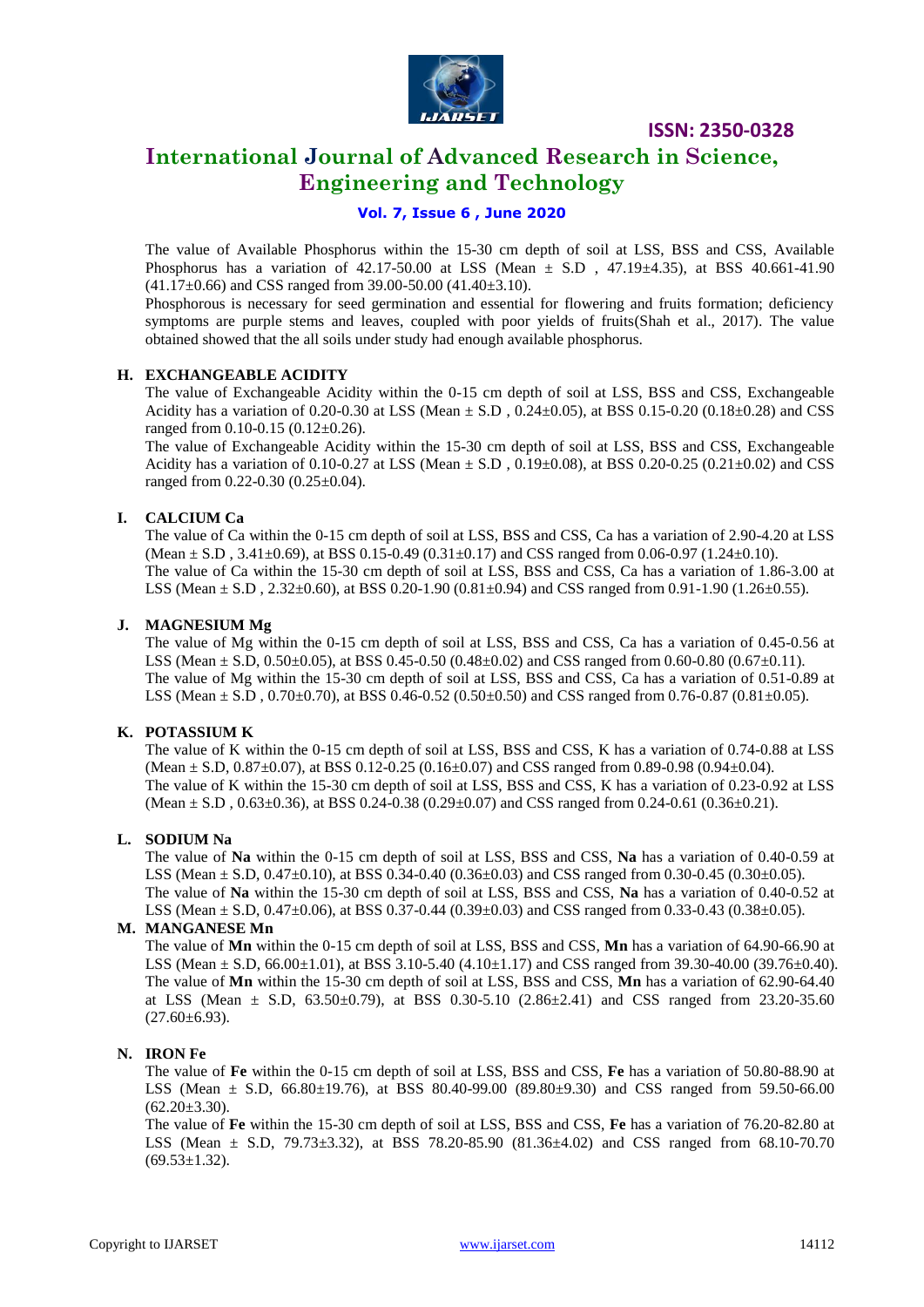

**International Journal of Advanced Research in Science, Engineering and Technology**

### **Vol. 7, Issue 6 , June 2020**

### **O. COPPER Cu**

The value of **Cu** within the 0-15 cm depth of soil at LSS, BSS and CSS, **Cu** has a variation of 0.84-0.90 at LSS (Mean  $\pm$  S.D, 0.87 $\pm$ 0.03), at BSS 0.60-1.80 (1.03 $\pm$ 0.66) and CSS ranged from 0.35-0.60 (0.45 $\pm$ 0.13). The value of **Cu** within the 15-30 cm depth of soil at LSS, BSS and CSS, **Cu** has a variation of 1.20-1.50 at LSS (Mean  $\pm$  S.D, 1.33 $\pm$ 0.15), at BSS 1.18-1.95 (1.65 $\pm$ 0.41) and CSS ranged from 0.40-0.61 (0.48 $\pm$ 0.10).

### **P. ZINC Zn**

The value of **Zn** within the 0-15 cm depth of soil at LSS, BSS and CSS, **Zn** has a variation of 3.60-24.80 at LSS (Mean  $\pm$  S.D, 17.40 $\pm$ 11.96), at BSS 1.21-2.50 (1.67 $\pm$ 0.75) and CSS ranged from 1.00-1.02 (1.01 $\pm$ 0.11). The value of **Zn** within the 15-30 cm depth of soil at LSS, BSS and CSS, **Zn** has a variation of 2.15-20.90 at LSS (Mean  $\pm$  S.D, 8.65 $\pm$ 10.61), at BSS 0.70-1.20 (0.90 $\pm$ 0.26) and CSS ranged from 0.40-1.60 (0.60 $\pm$ 0.34).

Generally, when compared to the control soil sample, many of the parameters exceeded their limits and showed significant difference most especially in the loading soil sample site, this shows that activities and practices around the vicinity of the charcoal production area contribute significantly to the soil degradation in the Ibarapa area. Apart from the parameters observed under this study, similar researches such as the one conducted by (Oguntunde et al., 2008) have established substantial links between soil degradation and charcoal production activity especially with regards to its effects on the bulk density of the soil, porosity, infiltration, and even soil erosion. It is no doubt that the bulk density and shear strength of the soil is overwhelmed by this practice.

### **IV CONCLUSION**

In this study, key findings have been made regarding the impact of charcoal production on the socio-economy and environment of Ibarapa axis. Evidence from the study showed that charcoal production has significant impact on physical and chemical soil properties. The analysis of soil particle size shows a significant difference between active sites and non-active sites of charcoal production in the top 0-15 cm in clay and silt but showed no similar difference in the 15-30 cm. This however, was different in the case of sand which showed no significant difference in both active and non active (control) or at the two different levels of soil samples. The results also showed significant difference in the mean values of soil properties like organic carbon, total nitrogen, calcium, potassium, copper and zinc of both between the active and non-active sites at the top 0-15 cm under consideration at 5% confidence level. Except in the case of total nitrogen which has shown significant difference at both two sample levels, the significant difference seems to be limited to the top soils in all the other cases. The results of the analyses of variance of soil parameters shows significant difference in pH, Org.C, Ave.P, Ex-Acidity, Ca, Mg, K, Na, Zn in the top 0-15cm, Mg, Na, Fe, and Cu in the 15-30cm layer at  $(P < 0.05)$ . It was revealed that charcoal production in Ibarapa axis largely depends on natural forests in which natural regeneration is the main source of forest recovery. This common pattern of almost complete dependence on natural forests for charcoal production and the observed unsustainable harvesting, poor post-harvest forest management, and uncontrolled grazing by livestock are the primary reasons why there is widespread concern about the environmental impacts of charcoal production in the study area. The broad claims of a significant link between wood fuel use and deforestation, as well as forecasts of widespread wood fuel shortages advocated in the past are supported by current knowledge about charcoal production in Ibarapa axis. However, the spatial scale of analysis is needed to determining whether charcoal production causes deforestation or not. At production sites clear cutting of trees tends to be non-selective in terms of size of needed species and production often leads to temporary deforestation while at landscape level production leads to forest degradation characterized by a mosaic of patches exhibiting variable levels of disturbance. Making charcoal production sustainable is still faced with policy challenges that must be effectively addressed. There was no evidence of government presence in the control and management of forest and regulation of activities of charcoal producers, relevant government authorities are expected to up their game to protect our already degraded forest ecosystems from further deterioration.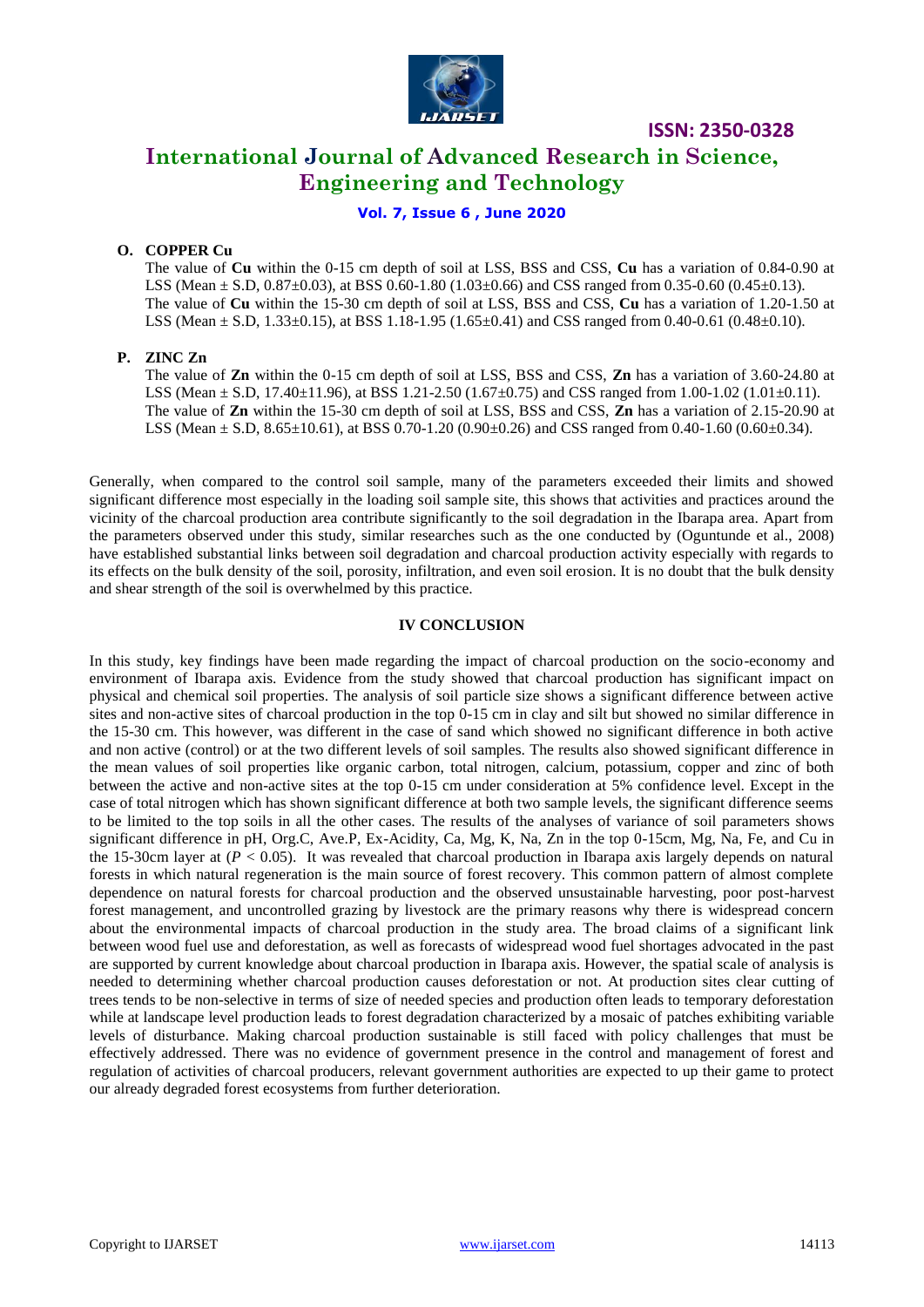

### **International Journal of Advanced Research in Science, Engineering and Technology**

### **Vol. 7, Issue 6 , June 2020**

#### **V. RECOMMENDATION**

- There should be Sound policies and strategies to ensure that charcoal production are not only environmentally sustainable but also increase its role as an agent of sustainable rural development, making charcoal production sustainable is still faced with policy challenges that must be effectively addressed.
- There should be improved awareness and sensitization on dangers of charcoal production, deforestation and their attendant consequences on the health and environment of Ibarapa Axis.
- Government should pursue dissemination of information and awareness creation on improved charcoal techniques to the informal sector. The efficiency of household energy consumption needs to be improved.
- Investment in good post-harvest forest management should ensure sustainable charcoal production and improving the nature of our forest and tree species will further enhance their sustainability.
- There should be a significant shift from open-access forests towards secure tenure to sustainable forest management because sustainable forest management presupposes clear and secure long-term forest tenure through the awarding of appropriate property rights to land owners, including communities.

In all this, enhancing policy and program legitimacy through multi-stakeholder participation of communities, government, civil society organisations, community based organisations, faith based organisations and demonstration of coherence with globally recognized principles, goals and relevant international regimes, such as the Sustainable Development Goals (SDGs), will play a pivotal role in ensuring environmental and socio-economic sustainability of charcoal production in affected forest ecosystems.

#### **REFERENCES**

- Agarwal, B., (1986). Cold hearths and barren slopes: the woodfuel crisis in the Third World. Zed Books, London.
- Akinbami JFK (2001). Renewable energy resources and technologies in Nigeria: Present situation, future prospects and policy framework, mitigation and adaptation strategies for global change. The Netherlands. Kluver Academic Publishers;165-181.
- Arnold, J. E. M., Köhlin, G., & Persson, R. (2006). Woodfuels, livelihoods, and policy
- interventions: Changing Perspectives. *World Development*. *34*(3), 596–611. Aweto AO, Dikinya O (2003). The beneficial effects of two tree species on soil properties in
- a semi-arid savanna rangeland in Botswana, Land Contam. Reclam., 11(3): 1-6.
- Ayodele, A., P. Oguntunde, A. Joseph & M. D. Dias (2009). Numerical Analysis of the

Impact of Charcoal Production on Soil Hydrological Behavior, Runoff, Response and Erosion Susceptibility. RevistaBrasileira De Ciencia Do Solo, 33, 137-145.

Bailis, R., Ezzati, M., & Kammen, D. M. (2005). Mortality and greenhouse gas impacts of

- biomass and petroleum energy futures in Africa. Science. 308(5718), 98–103. Benjaminsen, T.A. and C. Lund. (2003). Securing Land Rights in Africa. *European*
- *Journal of Development Research.* 14, 1-175.

Byer, T., 1987. Review of Household Energy Issues in Africa, Bank Internal Memorandum. World Bank, Washington, DC.

Cuvilas, C. A., Jirjis, R., & Lucas, C. (2010). Energy situation in Mozambique: A

review. *Renewable and Sustainable Energy Reviews*, *14*(7), 2139–2146. Dietrich H (2005). Standard Operating Procedure: Procedure for Determining Soil Particle

Size Using the Hydrometer Method. California Department of Pesticide Regulation, Environmental Monitoring Branch, pp. 1-10. Eniola P. O. and Odebode S. O. (2018). Rural Dwellers' Perception of Effect of Charcoal

Production on the Environment in Guinea Savannah Zone of Nigeria. *Journal of Scientific Research & Reports 19(1): 1-12; Article no.JSRR.39422 ISSN: 2320-0227*

Eniola PO, Odebode SO, Ogunsanwo OY, Ajewole OI (2012). Species selectivity for

charcoal production in three ecological zones of Nigeria. Journal of Tropical Forest Resources;28(1).

FAO (1996). "Policy Statement on Gender and Wood Energy", Regional Wood Energy

Development Programme in Asia, [\(www.fao.org/sd/egdirect date accessed 04/06/2010\)](http://www.fao.org/sd/egdirect%20date%20accessed%2004/06/2010).

FAO (2000). "The challenge of rural energy and poverty in developing countries", World

Energy Council/Food and Agriculture Organization of the United Nations, London.

Gana, J.N. and Amodu, M.V. (2008). The Implications of Irregular Electricity and Kerosene

Supply in Keffi Town. In Mammam, A.B; Chup, C.D. and Mashi, S.A. (eds). *Urbanization, Resource Exploitation and Environmental Stability in Nigeria.* Book of Proceedings of the 49th Annual Conference of the Association of Nigerian Geographers (ANG). Joyce Graphics Printers & Publishers. Pg. 398 & 399.

Gbadegesin A, Olabode MA (1999). The Soils of the Ibadan Metropolis: Nature and

Characteristics. Land Contam. Reclam., 7(3): 2.

Izekor DN & Amiandamhen SO (2017) Utilization of Fuelwood as Household Energy among

Residents of Benin Metropolis, Edo State, Nigeria. *Nigerian Journal of Agriculture, Food and Environment* 13(2): 174– 178.